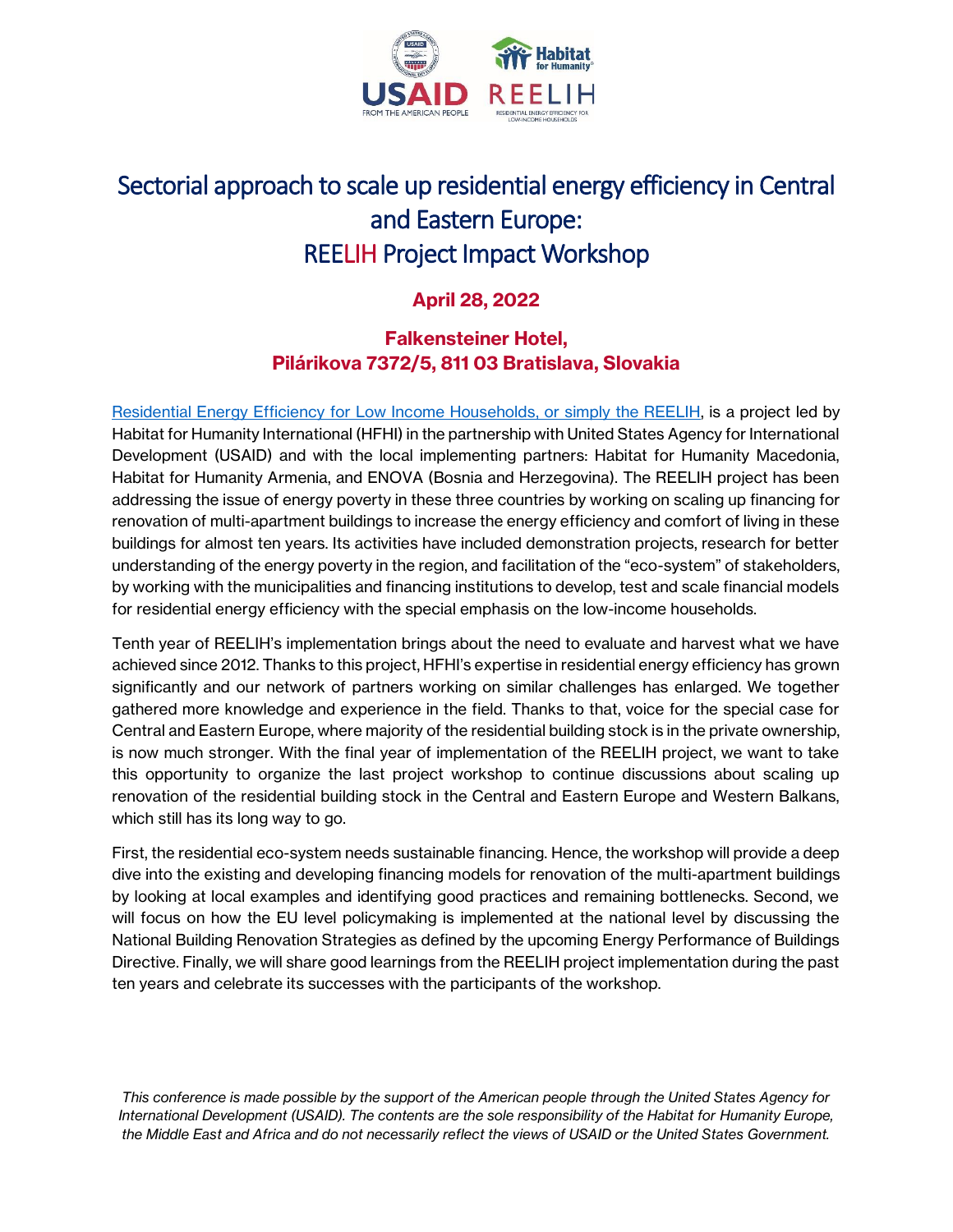

# AGENDA

## **9:00 – 9:30 Registration**

#### **9:30 – 9:45 Welcome SPEAKERS:**

- **Andrew Popelka**, Senior Energy Advisor, Energy and Infrastructure Division, Bureau for Europe and Eurasia, United States Agency for International Development (USAID)
- **Zita Kakalejcikova**, Manager, Residential Energy Programs, Habitat for Humanity International – Europe and Middle East (HFHI EME)

# **9:45 – 11:15 Session 1: Financing models for residential energy efficiency: good practices and existing bottlenecks**

The session aims to discuss best practices to finance renovation of multiapartment buildings. It will present newly developed financing models for countries and learnings from the existing studies. With the discussion, we aim to identify remaining bottlenecks and possible solutions to overcoming them.

**MODERATOR**: **Elena Milanovska**, Associate Director, Capital Markets & Financial Inclusion, HFHI EME and Africa Terwilliger Center for Innovation in Shelter (HFHI TCIS)

#### **SPEAKERS:**

- **Dragomir Tzanev**, Executive Director, EnEffect, Bulgaria
- **Liljana Alceva**, Deputy Director Program, HFH Macedonia
- **Iulia Pushko**, Operations Officer, Energy Efficiency for Ukraine Program, IFC Europe and Central Asia
- **Andrew Popelka**, Senior Energy Advisor, Energy and Infrastructure Division, Bureau for Europe and Eurasia, United States Agency for International Development (USAID)

## **11:15 – 11:45 Coffee Break**

# **11:45 – 13:15 Session 2: How National Building Renovation Strategies impact renovation of the multi-apartment buildings**

The session will provide experience from multiple countries from the region of Central and Eastern Europe and Western Balkans, like Bosnia and Herzegovina, North Macedonia, Bulgaria, Hungary, Estonia, or Lithuania (countries to be selected), in developing National Building Renovation